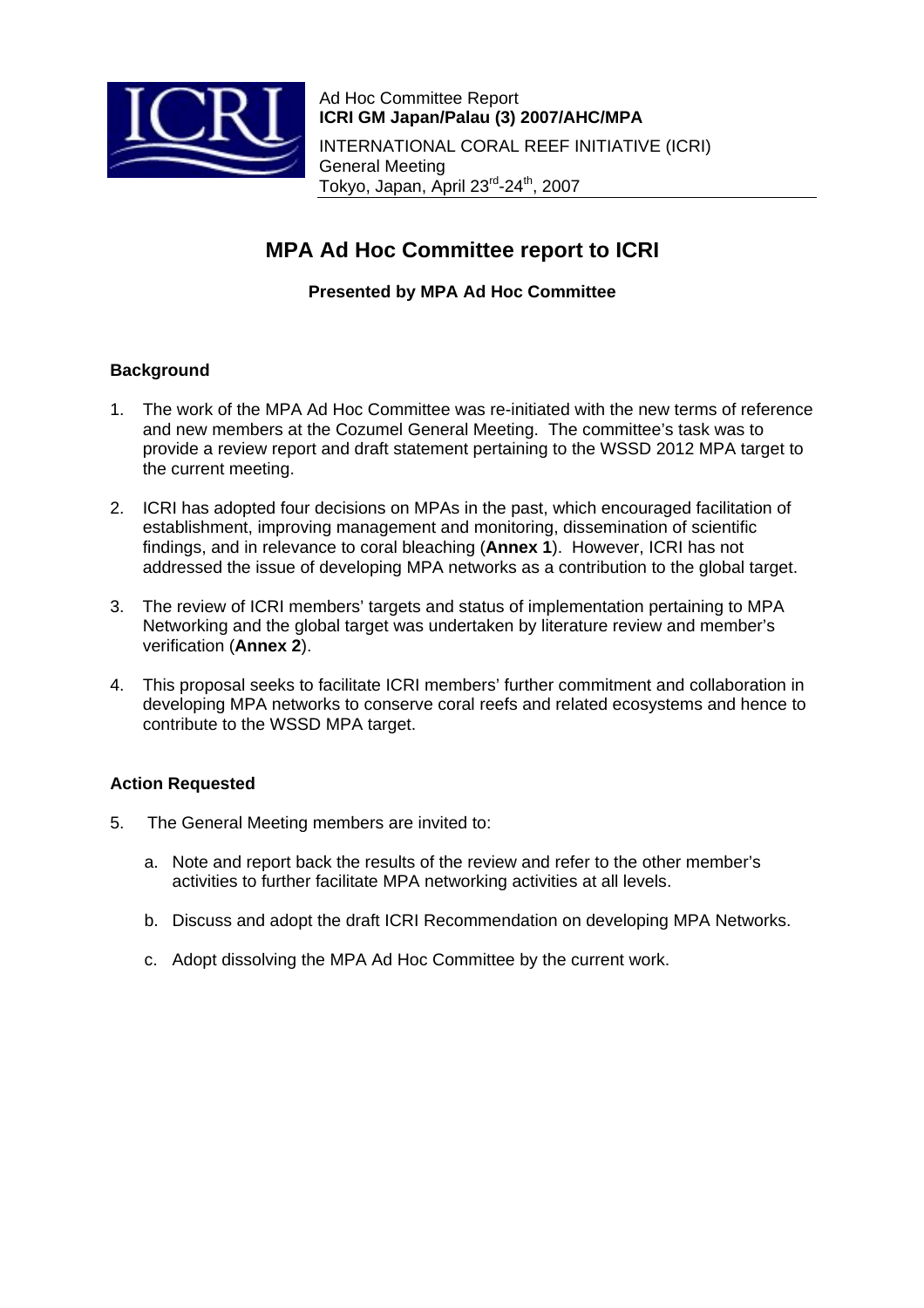## **Recommendation on Developing MPA Networks**

Recognizing the WSSD 2002 decision and the CBD COP-7 commitment to the establishment of representative networks of marine protected areas (MPAs) by 2012,

Noting the CBD COP-7 decision that laid out processes and time-bound targets to be achieved by 2012, and the CBD COP-8 decision that there should be effective conservation of at least 10% of each of the world's marine and coastal ecological regions by 2010,

Noting that the status and approaches vary considerably among ICRI member countries and regions, and while there are some ICRI member countries and regions that are advanced and/or establishing well-defined targets--in many cases in cooperation with NGOs, scientific communities, indigenous and local communities--there are other countries still in a developing stage,

Further noting that there is a pressing need to take best efforts in developing MPA Networks at all levels to conserve and effectively manage vulnerable coral reefs and related ecosystems, irrespective of current status or targets, in order to stop and reverse their degradation,

#### **ICRI decides to encourage ICRI members to:**

Take urgent actions to meet the MPA targets set by the WSSD and CBD to establish and effectively manage representative regional and national networks of MPAs that include coral reefs and related ecosystems, through the application of ecosystem approach and the precautionary principle, and including but not limited to:

- i) Facilitate intra-regional and inter-regional cooperation utilizing, inter alia, relevant networks and meetings, including ICRI General Meeting;
- ii) Develop ecological criteria for the identification of marine and coastal areas that include coral reefs and related ecosystems in need of protection;
- iii) Contribute to update, no later than 2010, existing global and regional spatial databases on existing and planned MPAs that include coral reefs and related ecosystems;
- iv) Use information from these databases and additional analyses to identify gaps in current MPA coverage that need to be filled in order to meet the goal of creating representative networks;
- v) Undertake efforts to determine the effectiveness of existing MPAs in meeting their objectives and to use the results of these assessments to improve MPA management;
- vi) Encourage bilateral and multilateral donor agencies to support countries that are making significant political and financial commitments to expand and improve the management of their MPA networks, especially those that include coral reefs and related ecosystems, with a view to achieving long term financial sustainability of these MPA networks; and
- vii) Encourage the establishment/inclusion in networks of MPAs, of alternatives to Marine Protected Areas, *sensu stricto*, in places where MPAs are politically or socially not feasible or where they may be a more appropriate option (i.e., open ocean). Such alternatives include Marine Management Areas or Marine Extractive Reserves which can substantially increase the overall marine area under effective governance by allowing sustainable exploitation of non-threatened species in a limited access regime.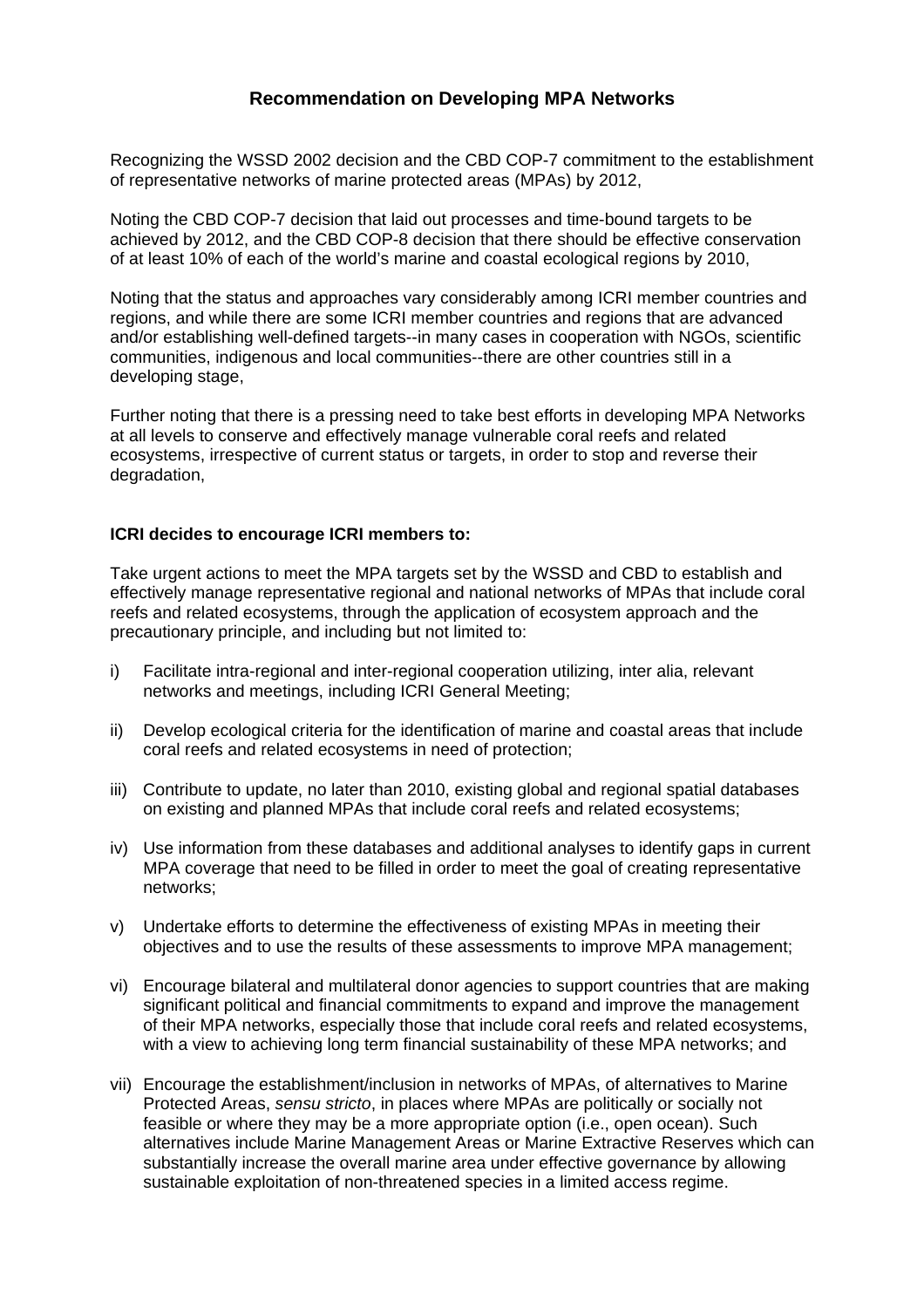# **Annex 1. ICRI Decisions on MPAs**

| <b>Time and</b><br>Location | <b>ICRI Decision's title</b>                                                            | ICRI agreed to:                                                                                                                                                                                                                                                                                                                                                                                                     |
|-----------------------------|-----------------------------------------------------------------------------------------|---------------------------------------------------------------------------------------------------------------------------------------------------------------------------------------------------------------------------------------------------------------------------------------------------------------------------------------------------------------------------------------------------------------------|
|                             |                                                                                         |                                                                                                                                                                                                                                                                                                                                                                                                                     |
| Gland, May<br>2003          | Decision on Improving Monitoring<br>in MPAs                                             | Specifically encourage that the agencies responsible for the ICRAN Demonstration, World Heritage, Man and the Biosphere, and<br>Ramsar Sites increase the level of coral reef ecological and socio-economic monitoring, and assist the GCRMN with its reporting<br>function to document the status of the world's coral reefs and record progress in monitoring and management of Marine<br><b>Protected Areas:</b> |
|                             |                                                                                         | Encourage that governments and agencies responsible for establishing and managing MPAs ensure that regular and effective<br>ecological and socio-economic monitoring be built into all MPA Management Plans and that monitoring data be provided to the<br>GCRMN;                                                                                                                                                   |
|                             |                                                                                         | Request the ICRI Secretariat write to the responsible governments and agencies encouraging increased monitoring and offering<br>the advice and assistance of ICRI and the GCRMN in implementing coral reef monitoring.                                                                                                                                                                                              |
| Maputo,<br>November         | Coral Bleaching and Marine<br>Protected Areas: Monitoring,<br>Management and MPA Design | Endorses The NGO led activity initiatived by The Nature Conservancy Wildlife Fund (WWF) to establish some science-based<br>principals current MPAs to mitigate the impacts of coral bleaching and optimize recovery                                                                                                                                                                                                 |
| 2001                        |                                                                                         | Endorses Holding a dedicated session at ITMEMS 2 on monitoring understand and mitigate coral bleaching impact on coral<br>reefs.                                                                                                                                                                                                                                                                                    |
|                             |                                                                                         | Encourages Members of the TNC/WWF initiative to work with ICRI learning and opportunities for collection of relevant data<br>presented initiatives.                                                                                                                                                                                                                                                                 |
|                             |                                                                                         | Encourages Members of the TNC/WWF initiative to work with ICRI results and lessons learned generally available through the<br>production such as guidelines on monitoring methods for bleaching.                                                                                                                                                                                                                    |
| Cebu, April<br>2001         | Decision to Disseminate<br>Scientific Consensus Findings on<br><b>Marine Reserves</b>   | ICRI partners agreed to disseminate the Statement to coral reef stakeholders, particularly policy makers and managers, as a tool<br>for their reference. It was noted that scientists who wish to endorse this Consensus Statement may add their names to the list of<br>signatories.                                                                                                                               |
| Noumea,<br>May 2000         | Recommendation on Marine<br><b>Protected Areas</b>                                      | Increase the use of marine protected areas, including replenishment zones as one of the best tools to protect ecosystem<br>functioning and productivity;                                                                                                                                                                                                                                                            |
|                             |                                                                                         | Encourage efforts among ICRI partners to facilitate establishment of marine protected areas of adequate size, biogeographic<br>representativeness, and to ensure management capacity to enhance management effectiveness, using an ecosystem approach,<br>and thereby enhance the development of a global network of coral reef marine protected areas;                                                             |
|                             |                                                                                         | Encourage ICRI partners to promote the listing of other coral reef sites and associated ecosystems under the World Heritage<br>Convention, Ramsar, and Man and the Biosphere site and other regional agreements, and properly recognise the coral reef<br>components of existing listed sites;                                                                                                                      |
|                             |                                                                                         | Promote integrated management of small MPAs into the management of surrounding coastal areas, where effective integrated<br>coastal management exists;                                                                                                                                                                                                                                                              |
|                             |                                                                                         | Improve coordination and enhance collaboration on marine protected areas, including replenishment zones as recommended by<br>ITMEMS and to that end, create an ad hoc working group to discuss ICRI strategies for collaboration and actions, including<br>targets and time tables for designation and report at the next meeting of the CPC in Bali;                                                               |
|                             |                                                                                         | Develop a strategy to promote sustainable coral fishery strategies, in particular, promotion of replenishment zones through<br>FAO/Committee on Fisheries regional bodies in 2000 (Asia-Pacific Fishery Commission) and at COFI in 2001;                                                                                                                                                                            |
|                             |                                                                                         | Cooperate with IUCN and its members, FAO, UNEP, CBD, UNDP and other relevant international organizations and programs to<br>promote the application of replenishment zones as a vital tool for the maintenance of ecological functions, including productivity,<br>which can result in more sustainable fisheries management and conservation on biological diversity.                                              |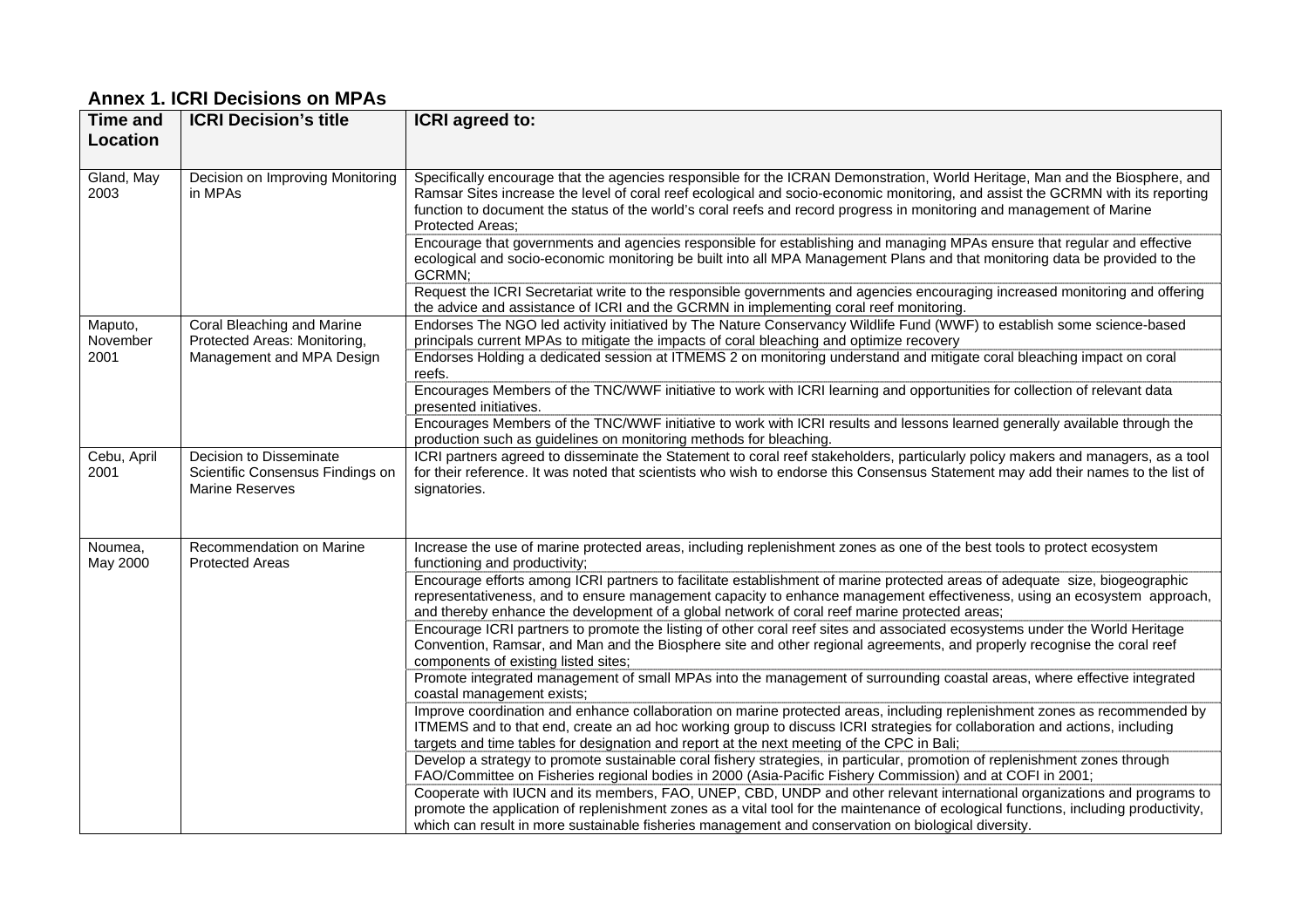Annex 2.<br>ICRI member's target and related major activities toward contribution to WSSD and CBD target on developping MPA

| Global              | Targets (area to be protected) Related major activities |                                                                                                         | Web links and contact                                                        |
|---------------------|---------------------------------------------------------|---------------------------------------------------------------------------------------------------------|------------------------------------------------------------------------------|
|                     |                                                         | WWF Global Coral Reef related MPA activities                                                            | http://www.panda.org/about_wwf/what_we_do/m                                  |
|                     |                                                         |                                                                                                         | arine/our_solutions/protected_areas/increasing_                              |
|                     |                                                         |                                                                                                         | protection/corals_mangroves/index.cfm                                        |
|                     |                                                         |                                                                                                         |                                                                              |
|                     |                                                         |                                                                                                         |                                                                              |
| Region              | Targets (area to be protected)                          | Related major activities                                                                                | Web links and contact                                                        |
| Caribbean and       |                                                         | Protocol Concerning Specially Protected Areas and                                                       | http://www.nmfs.noaa.gov/ia/intlagree/spaw.htm                               |
| Mesoamerica         |                                                         | Wildlife to the Convention for the Protection and                                                       |                                                                              |
|                     |                                                         | Development of the Marine Environment of the Wider                                                      |                                                                              |
|                     |                                                         | Caribbean Region (SPAW)                                                                                 |                                                                              |
|                     |                                                         | Caribbean Marine Protected Area Network and Forum                                                       | http://www.gcfi.org/campam/CaMPAM.htm                                        |
|                     |                                                         | (CaMPAM)                                                                                                |                                                                              |
|                     |                                                         | Ecorregional Conservation Planning for the                                                              |                                                                              |
|                     |                                                         | Mesoamerican Caribbean Reef (WWF)                                                                       |                                                                              |
|                     |                                                         | TNC Mesoamerican Reef Programme                                                                         | http://www.tncmar.net/english/how_do_we_work                                 |
|                     |                                                         |                                                                                                         | htm                                                                          |
|                     |                                                         | Mesoamerican Barrier Reef System (MBRS)                                                                 | <br>http://www.mbrs.org.bz/english/en_index.htm                              |
|                     |                                                         | ICRAN-MAR project (Mesoamerican Reef Alliance)                                                          | http://www.icran.org/icranmar/mar_home.html                                  |
| East Asia           | To establish an effective,                              | <b>IUCN WCPA Regional Action Plan for an MPA</b>                                                        | http://www.sea-impact.org/                                                   |
|                     | functional representative                               | network in Southeast Asia                                                                               |                                                                              |
|                     | networks of MPAs by 2012                                |                                                                                                         |                                                                              |
|                     |                                                         | Southeast Asia: Regional Action Plan (RAP)                                                              | http://www.uicn.org/themes/wcpa/pubs/pdfs/ma                                 |
|                     |                                                         |                                                                                                         | rine/raptechnicalbackground.pdf                                              |
|                     |                                                         | Governments of 12 Southeast Asian countries signed                                                      | http://www.pemsea.org/knowledgecntr/sdssea.h                                 |
|                     |                                                         |                                                                                                         |                                                                              |
|                     |                                                         | the Sustainable Development Strategy for the Seas of tml<br>East Asia (SDS-SEA) in 2002                 |                                                                              |
|                     |                                                         | WWF Sulu-Sulawesi Seas Ecoregion Conservation                                                           | http://www.ssme-wwf.net/                                                     |
|                     |                                                         | Programme                                                                                               |                                                                              |
|                     |                                                         |                                                                                                         | http://www.panda.org/about_wwf/where_we_wor                                  |
|                     |                                                         |                                                                                                         |                                                                              |
|                     |                                                         | and Thailand)                                                                                           | k/asia_pacific/our_solutions/greatermekong/our<br>solutions/marine/index.cfm |
|                     |                                                         |                                                                                                         | http://coraltrianglecenter.org/home.htm                                      |
|                     |                                                         | TNC Coral Triangle Center                                                                               |                                                                              |
|                     |                                                         | The North-West Pacific Action Plan (NOWPAP) Data<br>an Information Netwrok Regional Activity Centre     | http://dinrac.nowpap.org/                                                    |
|                     |                                                         | (DINRAC)                                                                                                |                                                                              |
| Eastern Africa      |                                                         | WWF Eastern African Marine Ecoregion (EAME)                                                             | http://www.panda.org/about_wwf/where_we_wor                                  |
|                     |                                                         | Programme                                                                                               | k/africa/solutions_by_region/eame/index.cfm?u                                |
|                     |                                                         |                                                                                                         | ProjectID=9F0710;                                                            |
|                     |                                                         |                                                                                                         | http:A5www.worldwildlife.org/wildplaces/eam/pr                               |
|                     |                                                         |                                                                                                         |                                                                              |
| Indian Ocean        |                                                         |                                                                                                         | ojects.cfm                                                                   |
|                     |                                                         | WWF Western Indian Ocean Marine Ecoregion                                                               | http://www.panda.org/about_wwf/where_we_wor                                  |
|                     |                                                         | Programme                                                                                               | k/africa/where/madagascar/projects/index.cfm?                                |
| Red Sea and         |                                                         |                                                                                                         | uProjectID=MG0857                                                            |
| ROPME Sea Area      |                                                         |                                                                                                         |                                                                              |
| South America       |                                                         |                                                                                                         |                                                                              |
| South Asia          |                                                         | South Asian Seas Action Plan (SASAP)                                                                    | http://www.sacep.org/html/sas.htm                                            |
|                     |                                                         | Bay of Bengal Programme (BOBP)                                                                          | http://www.bobpigo.org/                                                      |
|                     |                                                         |                                                                                                         |                                                                              |
|                     | Working in support of existing<br>conventions and MEA's | ICRAN EU 'Institutional strengthening and capacity<br>development for the long-term management of MCPAs | http://www.sacep.org/html/projects-ongoing-icr-                              |
|                     |                                                         | encompassing coral reef resources in South Asia                                                         | an.htm                                                                       |
| Pacific             | 30% of near-shore marine                                | Micronesia Challenge (Palau, Guam CNMI, FSM,                                                            | http://www.nature.org/success/art16924.html                                  |
|                     | resources by 2020 (Micronesia                           | Marshalls)                                                                                              |                                                                              |
|                     | Challenge)                                              |                                                                                                         |                                                                              |
|                     |                                                         | PIMPAC (Pacific Islands MPA Community)                                                                  | http://coastalmanagement.noaa.gov/pimpac.ht                                  |
|                     |                                                         |                                                                                                         | ml                                                                           |
|                     |                                                         | Locally-Managed                                                                                         | http://www.lmmanetwork.org/                                                  |
|                     |                                                         | Marine Area (LMMA) Network (Fiji, Solomon Islands,                                                      |                                                                              |
|                     |                                                         |                                                                                                         |                                                                              |
|                     |                                                         | Vanuatu).<br>WWF South Pacific Programme - Fiji, Bismarck                                               | http://www.wwfpacific.org.fj/where we work/fiji/                             |
|                     | 30% of its water as a network of                        | Solomon Seas Ecreogion (Papua, Papua New                                                                |                                                                              |
|                     |                                                         |                                                                                                         | $mpas.cfm$ ;                                                                 |
|                     | MPAs by 2020 (Fiji)                                     | Guinea, Solomon Islands), Great Sea Reef Marine                                                         | http://www.wwfpacific.org.fj/where_we_work/sol                               |
|                     |                                                         | Protected Area                                                                                          | omons/what we do/bsse solomons.cfm                                           |
|                     | To increase coverage of                                 | National Biodiversity Strategy and Action Plans                                                         |                                                                              |
|                     | protected areas to achieve a full                       | (NBSAPs or equivalent) Fiji, Marshall Islands, Samoa,                                                   |                                                                              |
|                     | representation of ecosystems                            | Vanuatu, French Territories, US Territories                                                             |                                                                              |
|                     |                                                         | Phoenix Islands Protected Area declared at CBD COP                                                      |                                                                              |
|                     |                                                         | 8 (2006) 184,700 km <sup>2</sup> (Kiribati)                                                             |                                                                              |
| North East Atlantic |                                                         | WWF North East Atlantic Ecoregion Programme                                                             | http://www.ngo.grida.no/wwfneap/overview/overfs                              |
| (cold water corals) |                                                         |                                                                                                         | et.htm                                                                       |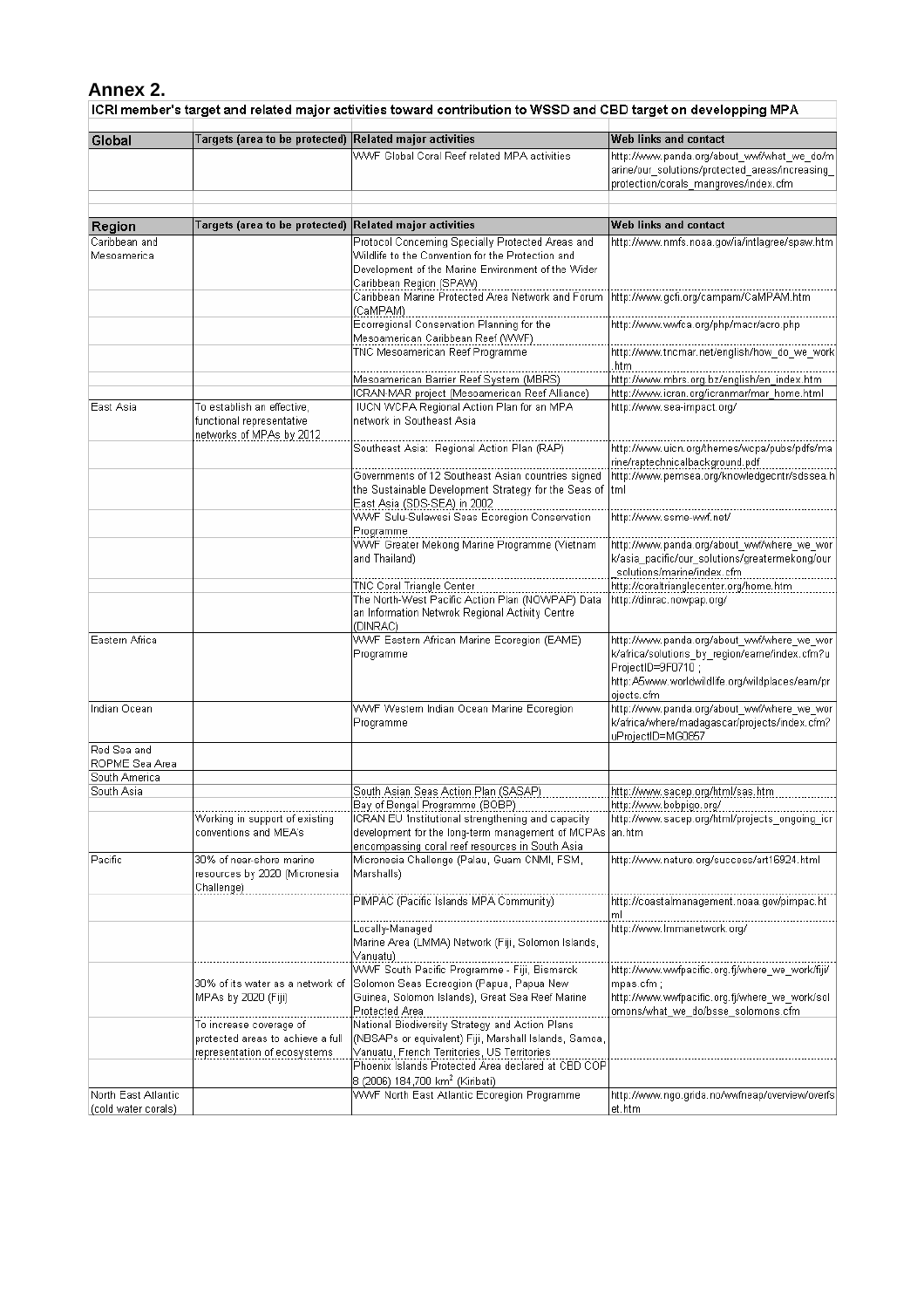| Country                        | Targets (area to be protected) Related major activities         |                                                                                                                                                                                      | Web links and contact                                                                                                              |
|--------------------------------|-----------------------------------------------------------------|--------------------------------------------------------------------------------------------------------------------------------------------------------------------------------------|------------------------------------------------------------------------------------------------------------------------------------|
| Australia                      |                                                                 | Commonwealth Marine Protected Areas Program                                                                                                                                          | http://www.environment.gov.au/coasts/mpa/                                                                                          |
|                                |                                                                 | National Representative System of Marine Protected                                                                                                                                   | http://www.environment.gov.au/coasts/mpa/nrs                                                                                       |
|                                |                                                                 | Areas (NRSMPA)                                                                                                                                                                       | mpa/index.html                                                                                                                     |
| Barbados<br>Belize             |                                                                 | National Protected Areas Policy and System Plan                                                                                                                                      | http://biological-diversity.info/NPAPSP.htm                                                                                        |
|                                |                                                                 | (NPAPSP)                                                                                                                                                                             |                                                                                                                                    |
|                                |                                                                 | <b>WWF Global Marine Programme</b>                                                                                                                                                   | http://www.panda.org/about_wwf/where_we_wor<br>k/latin_america_and_caribbean/country/belize/i<br>ndex.cfm?uNewsID=64360            |
| Bermuda                        |                                                                 |                                                                                                                                                                                      |                                                                                                                                    |
| Brazil                         |                                                                 |                                                                                                                                                                                      |                                                                                                                                    |
| Cayman Islands<br>Colombia     |                                                                 |                                                                                                                                                                                      |                                                                                                                                    |
| Cuba                           | 15% of its insular shelf, 25% of                                | National System of Marine Protected Areas in Cuba                                                                                                                                    | http://www.medioambiente.cu/ainternacional/are                                                                                     |
|                                | coral reef areas and 25% of each (SAMP).<br>subtypes of wetland | Protected Areas National System of Cuba (SNAP)                                                                                                                                       | asprotegidas.htm<br>http://www.snap.cu/                                                                                            |
| Fiji                           | 30% of its inshore and offshore<br>marine areas (bγ 2020)       | Development of local marine protected area networks<br>in Fiji through Fiji Locally Managed Marine Area<br>(FLMMA) Network.                                                          | http://www.wwfpacific.org.fj/current/news/press_<br>releases/fiji/05-11-03 MPA.cfm;<br>http://www.lmmanetwork.org/Site_Page.cfm?Pa |
|                                |                                                                 | The Great Sea Reef Protected Area declared in 2005<br>(380,000 km <sup>2</sup> )                                                                                                     | geID=37                                                                                                                            |
|                                |                                                                 | Formulation of local Fisheries Management and<br>Development Plans for each traditionally demarcated<br>fishing ground                                                               |                                                                                                                                    |
| France                         |                                                                 |                                                                                                                                                                                      |                                                                                                                                    |
| India                          |                                                                 |                                                                                                                                                                                      |                                                                                                                                    |
| Indonesia                      | 10 million ha (until 2010)<br>20 million ha (until 2020)        | <b>Biodiversity Action Plan</b>                                                                                                                                                      |                                                                                                                                    |
| Jamaica                        | 50% of its shallow shelf                                        | Protected Areas System Plan (PASP) project                                                                                                                                           | http://www.nrca.org/projects/ProtectedAreasSy<br>stemPlanProject.htm                                                               |
| Japan<br>Kenya                 |                                                                 | MPA database of East Asia and Micronesia<br>East African Marine Ecoregion Programme                                                                                                  | http://www.panda.org/about_wwf/where_we_wor                                                                                        |
|                                |                                                                 |                                                                                                                                                                                      | k/africa/solutions_by_region/eame/                                                                                                 |
| Korea                          |                                                                 |                                                                                                                                                                                      |                                                                                                                                    |
| Mexico                         |                                                                 | National Gap Analysis Program                                                                                                                                                        | http://gapanalysis.nbii.gov/portal/server.pt?open-<br>=512&objlD=200&PageID=0&cached=true&mod<br>e=2&userID=2                      |
|                                |                                                                 | Mesoamerican Caribbean Reef                                                                                                                                                          | http://www.wwfca.org/php/macr/acro.php                                                                                             |
| Netherlands Antilles<br>Norway |                                                                 |                                                                                                                                                                                      |                                                                                                                                    |
| Palau                          | 30% of near-shore marine<br>resources (by 2020)                 | Micronesian Challenge                                                                                                                                                                | http://www.nature.org/success/art16924.html ;<br>http://www.palau.biodiv-<br>chm.org/index.php?menuid=3600⟨=en&cl=<br>blue&q=      |
|                                |                                                                 | Protected Areas Network (PAN)                                                                                                                                                        |                                                                                                                                    |
| Philippines                    | 10% of the country's coral reefs                                | Philippine Marine Sanctuary Strategy                                                                                                                                                 | http://www.coast.ph/projects/mpa.htm                                                                                               |
|                                | (by 2020)                                                       |                                                                                                                                                                                      |                                                                                                                                    |
| Seychelles                     |                                                                 | Programme<br>Integrated Marine Protected Areas Systems Plan                                                                                                                          | k/ecoregions/sulu_sulawesi_seas.cfm<br>http://www.mcss.sc/MCNEWS/mcn_v2_art5.ht                                                    |
|                                |                                                                 | (IMPASP)<br>Seychelles Marine Ecosystem Management Project<br>(SEYMEMP)                                                                                                              | m                                                                                                                                  |
| Solomon Islands                |                                                                 | Bismarck Solomon Seas Ecoregion (BSSE) - WWF                                                                                                                                         | http://www.wwfpacific.org.fj/where_we_work/eco                                                                                     |
|                                |                                                                 | LMMA network                                                                                                                                                                         | regions/bsse/about.cfm                                                                                                             |
| South Africa                   | 20% of coastline                                                | Benguela Current Large Marine Ecosystem (BCLME)<br>Programme                                                                                                                         | http://assets.panda.org/downloads/safrdraft19jul<br>04lr.pdf;<br>http://www.bclme.org/                                             |
| St. Lucia                      |                                                                 |                                                                                                                                                                                      |                                                                                                                                    |
| Tanzania                       | 10% of its seas by 2012 and<br>20% (by 2025)                    | Marine and Coastal Environment Management Project   http://environment.cornell.edu/action.php?resour<br>(MACEMP)                                                                     | ce id=820                                                                                                                          |
|                                |                                                                 | East African Marine Ecoregion Programme                                                                                                                                              | http://www.panda.org/about_wwf/where_we_wor<br>k/africa/solutions by region/eame/                                                  |
| Thailand                       |                                                                 |                                                                                                                                                                                      |                                                                                                                                    |
| Tonga                          |                                                                 |                                                                                                                                                                                      |                                                                                                                                    |
| UK                             |                                                                 |                                                                                                                                                                                      |                                                                                                                                    |
| USA                            | "no-take" (bγ 2010)                                             | At least 20% of its coral reefs as National Marine Sanctuary Program<br>Northwestern Hawaii islands Marine National<br>monument (2006)<br>National Estuarine Research Reserve System | http://www.mpa.gov/                                                                                                                |
|                                |                                                                 | States, Commonwealths, and Territorial Marine<br>Managed Area Programs                                                                                                               |                                                                                                                                    |
|                                |                                                                 | North American Marine Protected Areas Network<br>The Marine Protected Area Management Effectiveness<br>Initiative                                                                    |                                                                                                                                    |
|                                |                                                                 | The United Nation's Educational, Scientific and<br>Cultural Organization (UNESCO) Programme on Man<br>and the Biosphere                                                              |                                                                                                                                    |